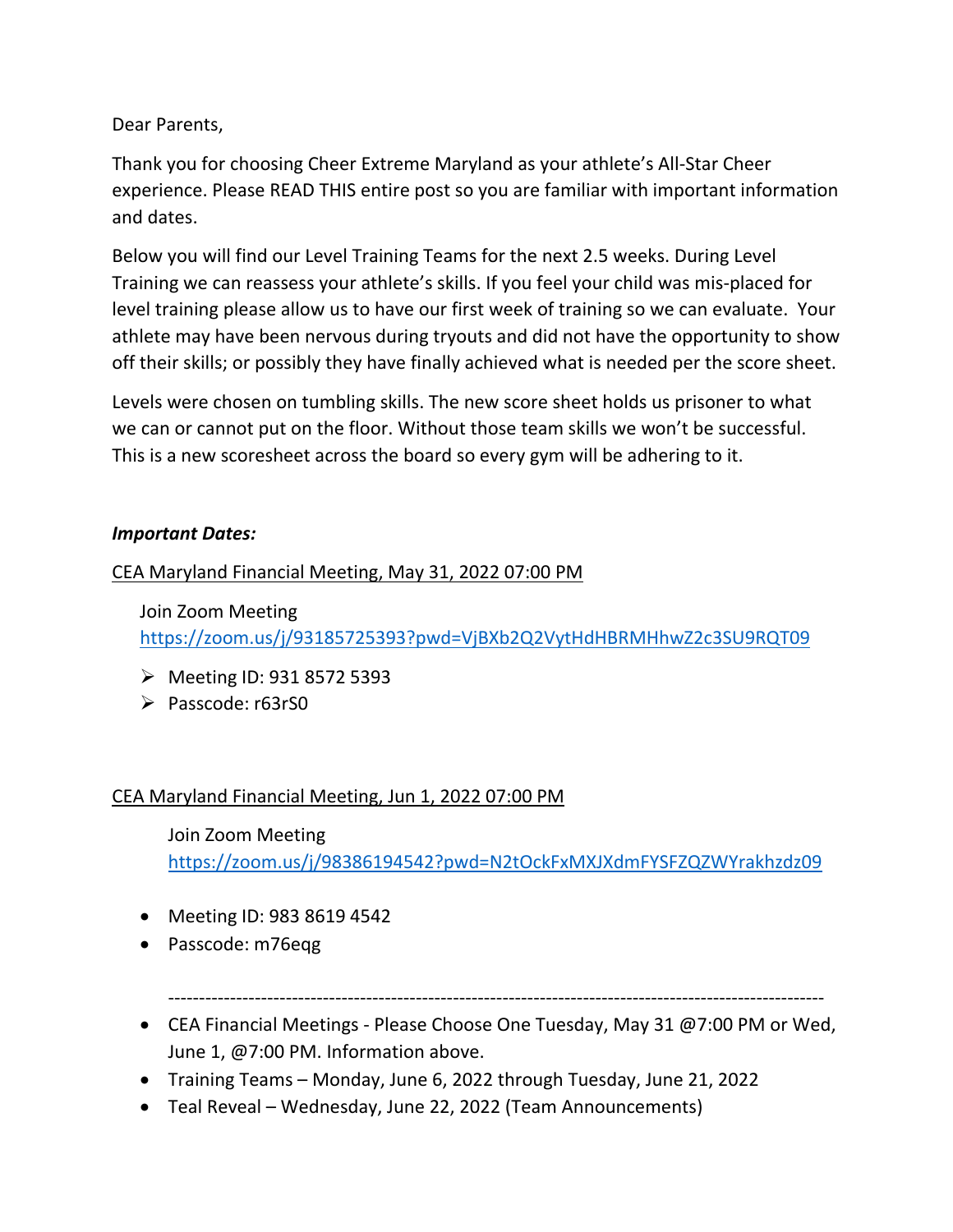- Practices Rest of June will have standard practices times. (Same as Training Times)
- Gym Closure July 1, 2022- July 10, 2022
- Practices Re-Start July 11, 2022 Week Practices still proceed even when choreography is in play.
- Stunt/Pyramid Choreography July 18, 2022 July 23, 2022 (Details Soon)
- Uniform Fitting Sunday, July 24, 2022 (Details Soon Sign Up will be set up through a Sign-Up Genie Online)
- Stunt/Pyramid Choreography July 25, 2022 July 29, 2022 (Details Soon)
- Team Choreography Starts August 5, 2022 August 17, 2022 Your Athlete's Team will fall on 2-3 of these days. Regular Practices still in play.
- Closed: Friday, September 2 Monday, September 5, 2022.
- First Sunday Practice Starts on Sunday, September 11, 2022.
- 1. Cheer Questions: [cea-md@uniquesportsacademy.com](mailto:cea-md@uniquesportsacademy.com)
- 2. Financial Questions: [payments@uniquesportsacademy.com](mailto:payments@uniquesportsacademy.com)
- 3. BAND APP: Please download the app BAND. This will be CEA MD Teams Information source.<https://band.us/n/aca87cpbU2T4a> This link will take you directly to our BAND.
- 4. *Dress Code:* Wear All Black (no stress if there is color in it). Tighter Clothing, (shorts/shirt or sports bra). Nothing oversized. Lightweight Athletic Shoes or Cheer Shoes. Hair pulled back and up. Long hair and braids must be secured in a tight ponytail or braid so athlete can tumble. No Jewelry.
- 5. If your athlete's number has the marks (\*\*) beside it that means they are crossing during training. You must attend both.
- 6. If your athlete requested to cross to another team please bear with us; we are adding more crossovers after evaluations and numbers are finalized on teams.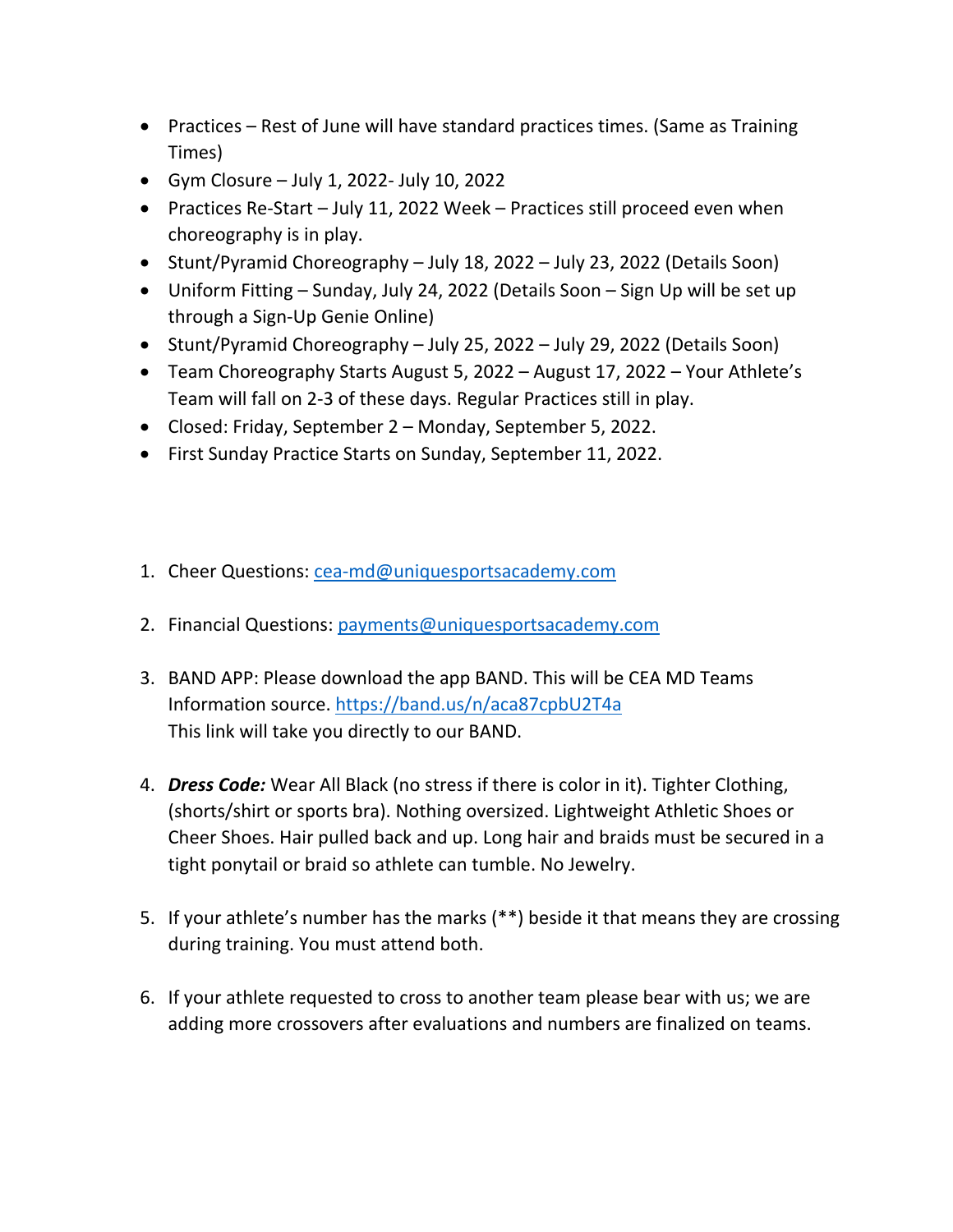- 7. Either scenario can occur during Training Days. Either the athletes are already split by age and we are evaluating in that scenario OR they are mixed together and we are splitting them once they arrive.
- 8. Evaluation check lists are used during Training Days. This allows us to review and determine what skills are solidified and what skills they either still need OR have obtained since tryouts.
- 9. IMPORTANT: Cheer Shoes

Athletes (Levels 1-5) will be wearing Black Shoes

Athletes on Gossip Girls will be wearing Black Shoes

Athletes on Shade will be wearing White Shoes.

We will be selling No Limit Tumble – Cheer Shoes in the Pro-Shop; fitters have already arrived. Information and Details will be sent out soon.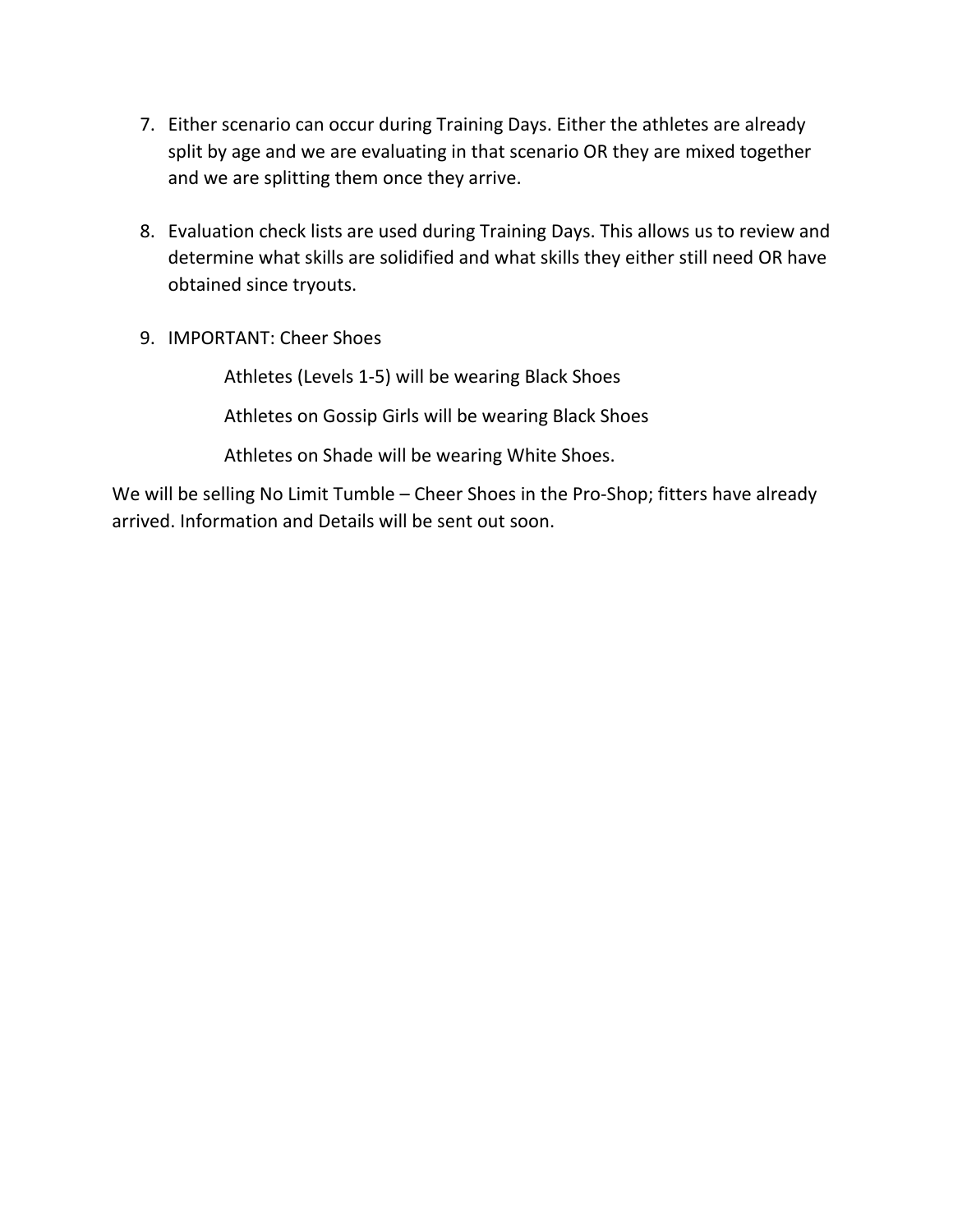# Training Levels

*Level 1A Training/Practice Dates:* Tuesday and Wednesday 5:45-7:00

| 112 |
|-----|
| 124 |
| 126 |
| 131 |
| 133 |
| 140 |
| 150 |
| 152 |
| 154 |
| 162 |
|     |
| 173 |
| 181 |
| 182 |
| 183 |
| 187 |
| 189 |
| 195 |
| 197 |
| 204 |
| 236 |
| 257 |
| 264 |
| 269 |
| 330 |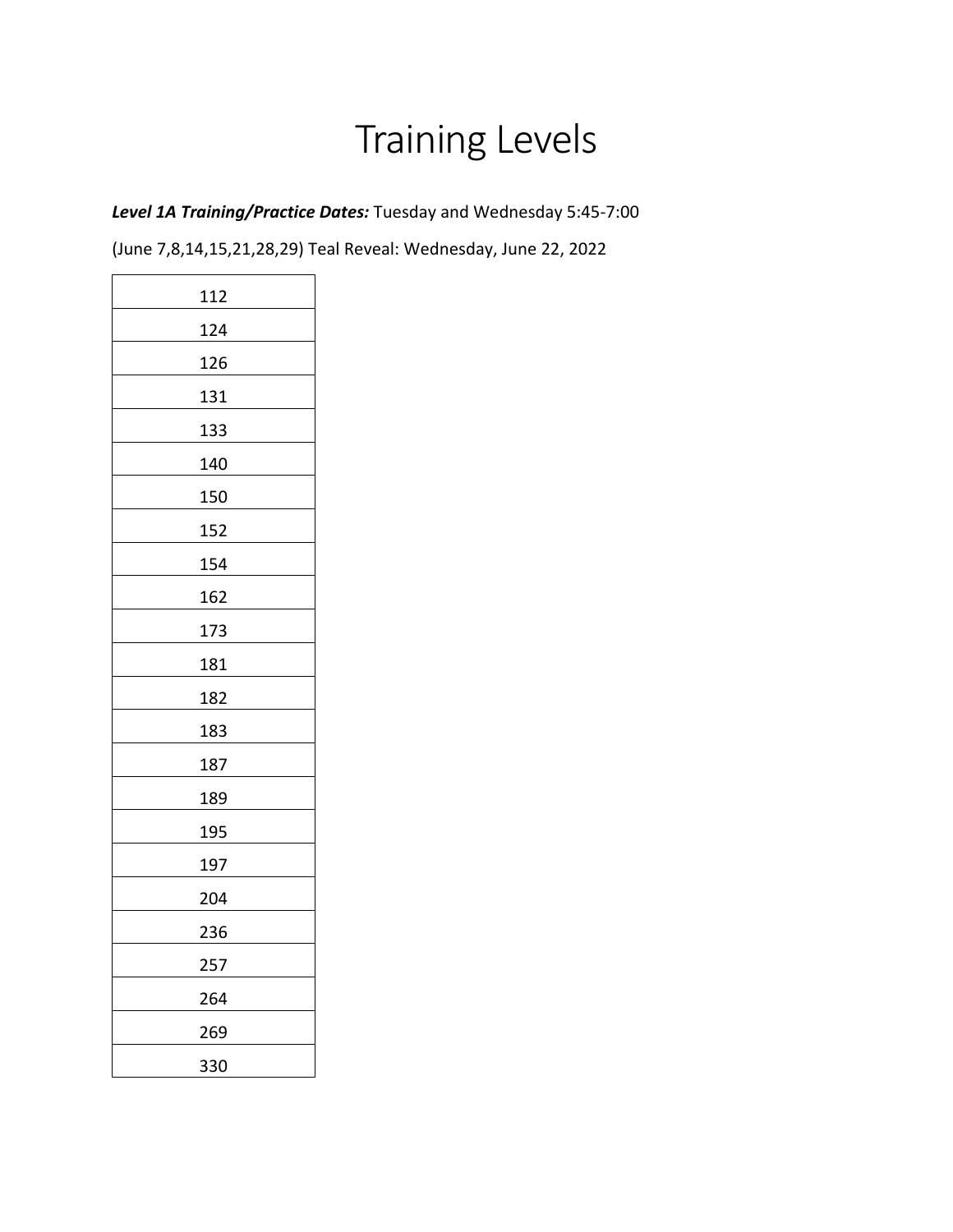## **Level 1B Training/Practice Dates: Monday and Wednesday 5:45-7:00**

| 115 |
|-----|
| 116 |
| 117 |
| 118 |
| 120 |
| 127 |
| 141 |
| 143 |
| 144 |
| 146 |
| 148 |
| 151 |
| 157 |
| 169 |
| 170 |
| 171 |
| 174 |
| 178 |
| 180 |
| 190 |
| 191 |
| 194 |
| 206 |
| 252 |
| 263 |
| 293 |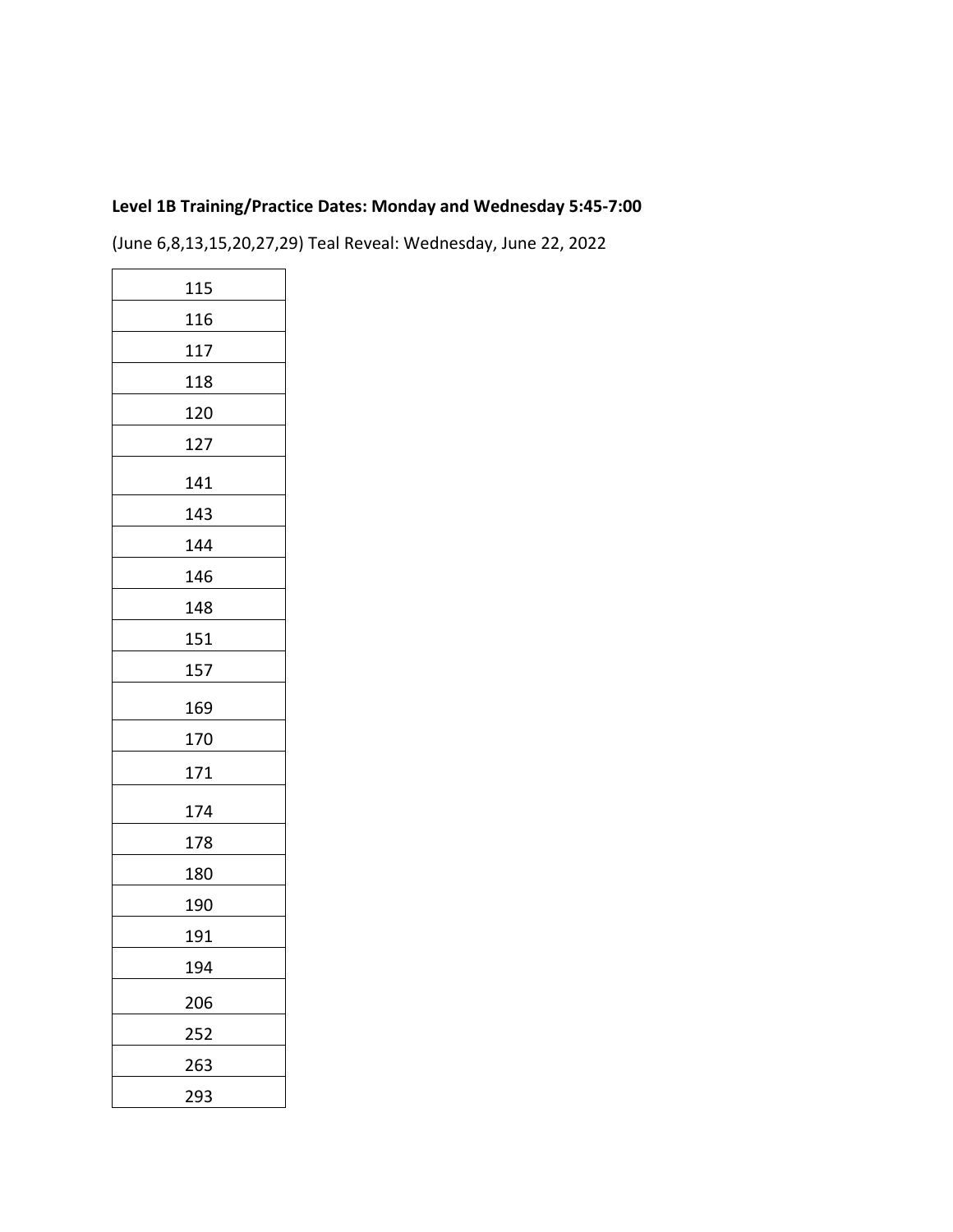#### 

# **Level 1C Training/Practice Dates: Tuesday and Wednesday 7:15-9:00**

| 119 |
|-----|
| 122 |
| 136 |
| 142 |
| 149 |
| 153 |
| 160 |
| 161 |
| 165 |
| 168 |
| 172 |
| 179 |
| 184 |
| 192 |
| 196 |
| 205 |
| 251 |
| 265 |
| 276 |
| 297 |
| 316 |
| 329 |
|     |
| 331 |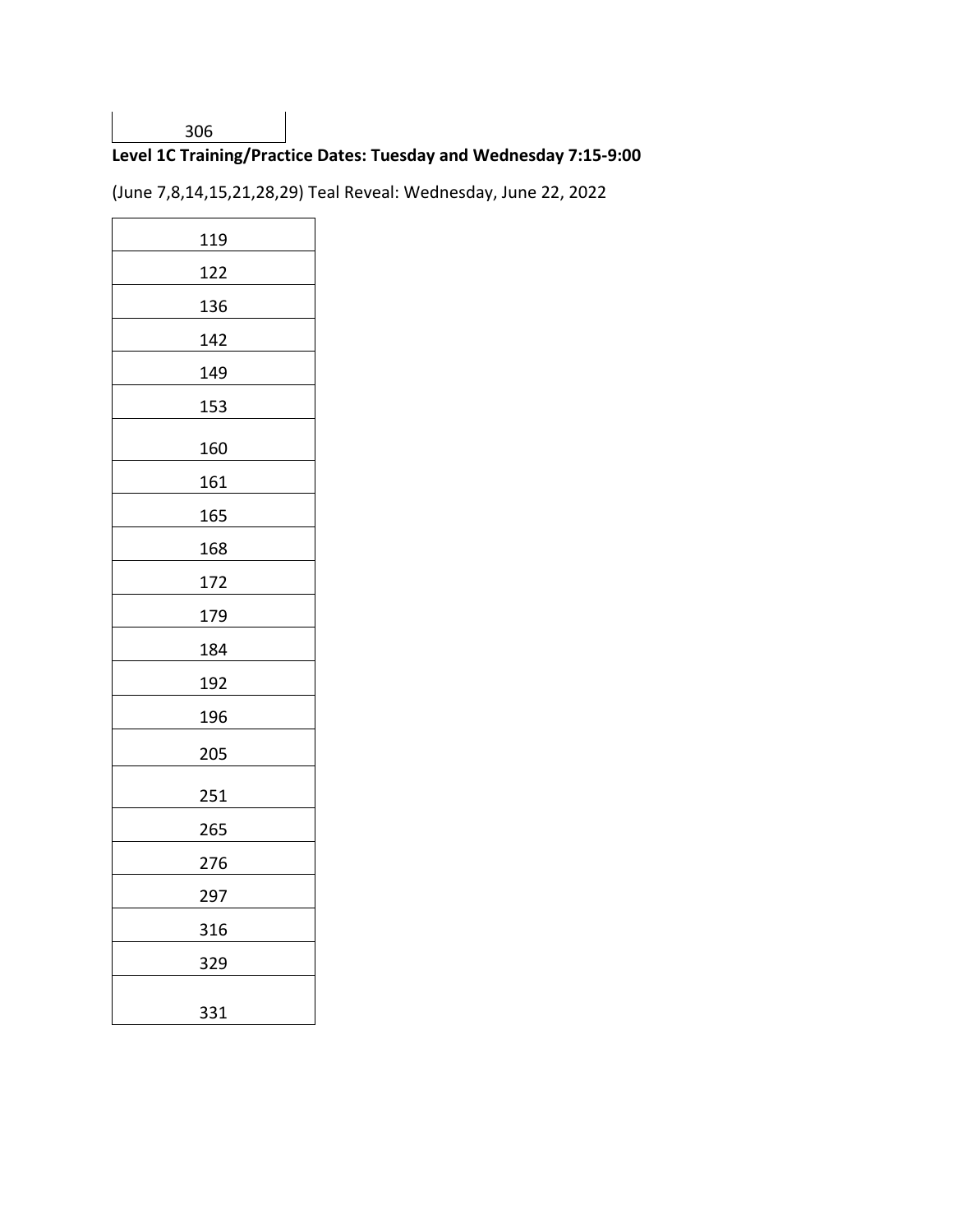# **Level 1D Training/Practice Dates: Tuesday and Wednesday 7:15-9:00**

| $137**$ |
|---------|
| 139     |
| 145     |
| 158     |
| 159     |
| 164     |
| 166     |
| $175**$ |
| 176     |
| 177     |
| 185     |
| 188     |
| 200     |
| 256     |
| 266     |
| 307     |
| 310     |
| 312     |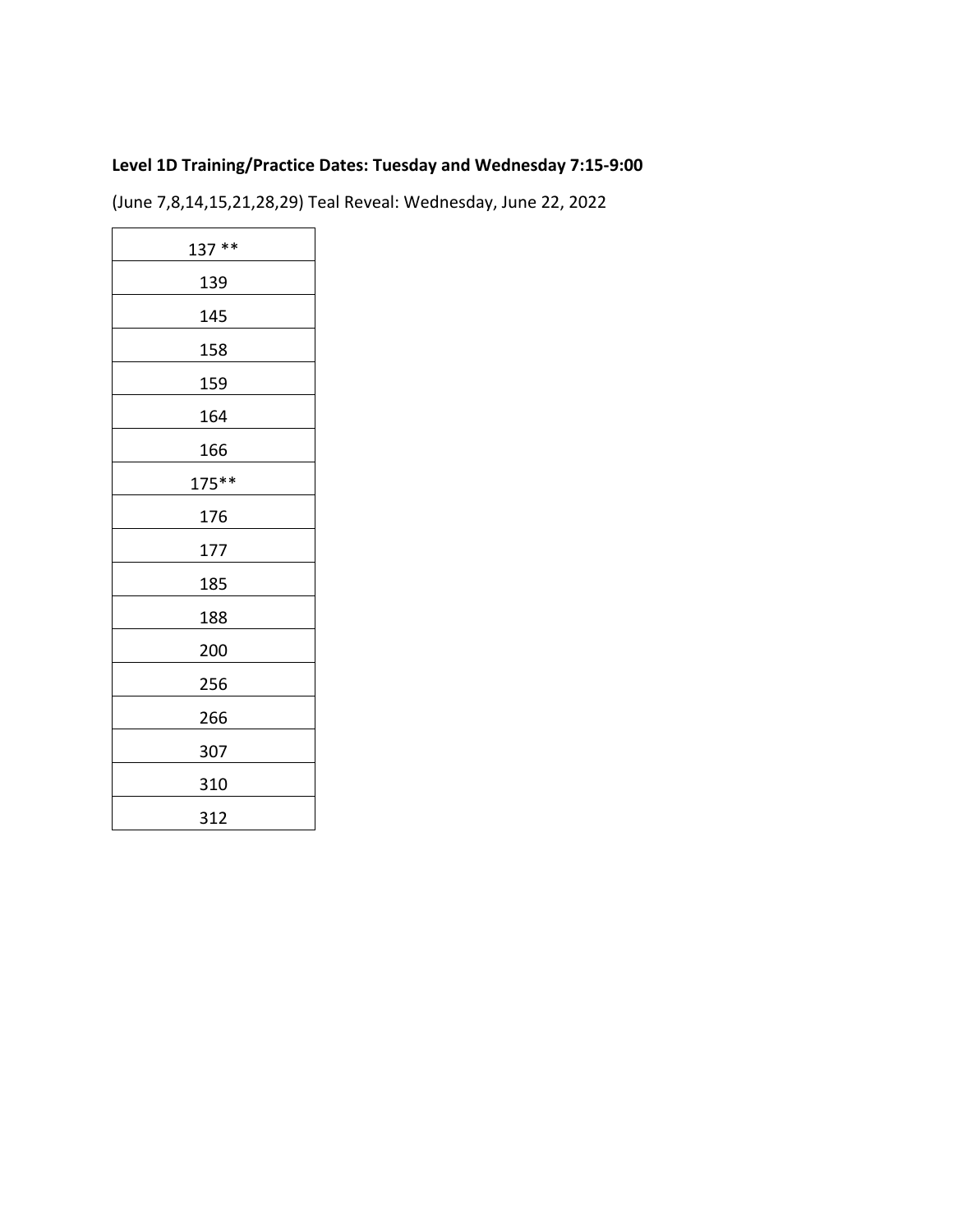#### **Level 2 Training/Practice Dates: Monday 7:15-9:00 and Wednesday 5:45-7:30**

| 121       |
|-----------|
| 123       |
| 128       |
| 129       |
| 130       |
| 132       |
| 135       |
| $137**$   |
| 138       |
| 147       |
| 155       |
| 156       |
| 167       |
| 175**     |
| 186       |
| 193/284** |
| 198       |
| 199       |
| 201       |
| 203       |
| 207       |
| 223/134   |
| 231       |
| 242       |
| $253**$   |
| 255       |
| 258       |
| 259 **    |
| $261**$   |
| 267       |
| 271       |
| 277       |
| 280**     |
| 290       |
| 296       |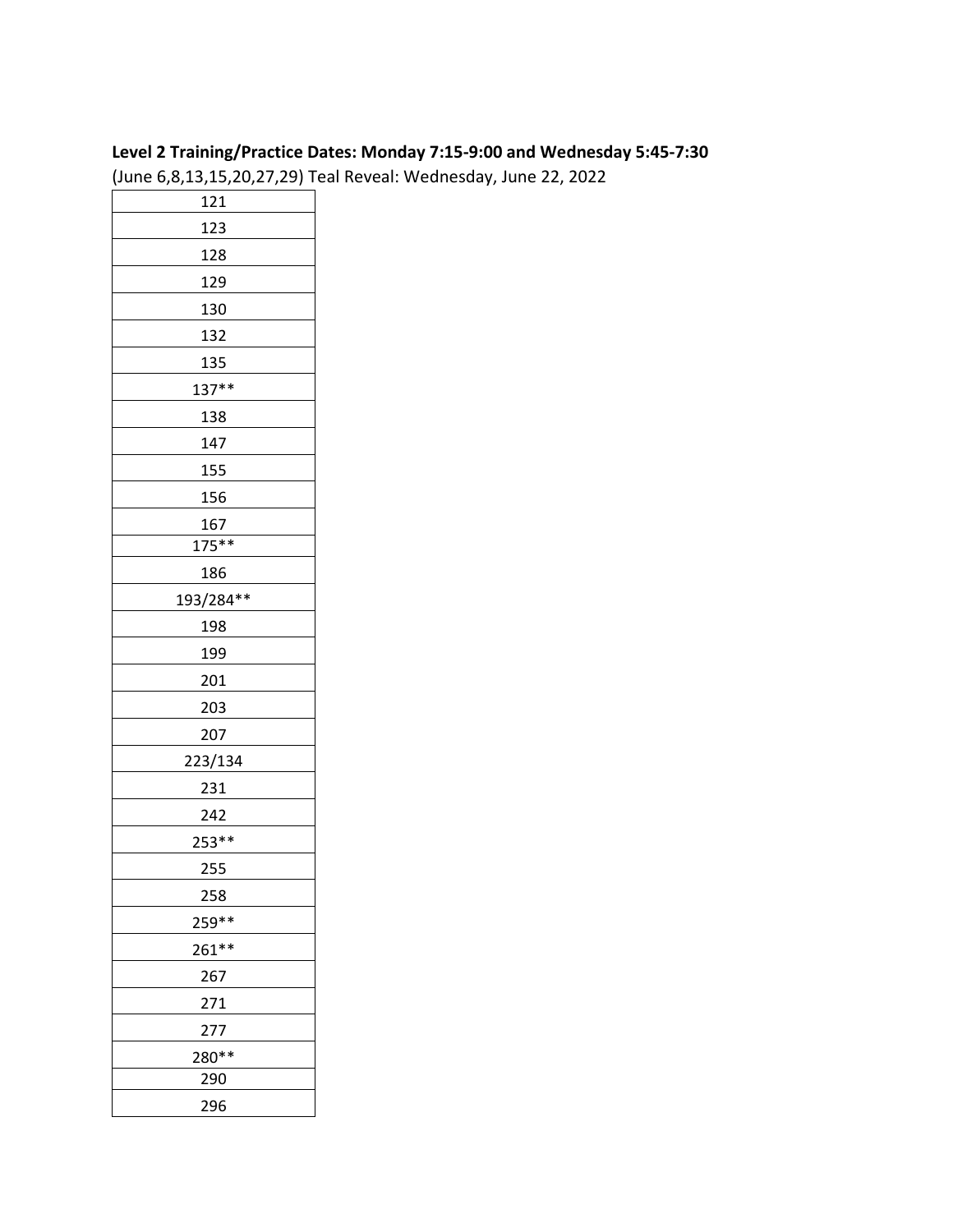#### 333\*\*

# **Level 3 Training/Practice Days: Monday and Tuesday 5:45-7:30**

(June 6,7,13,14,20,21,27,28) Teal Reveal: Wednesday, June 22, 2022

| 125   |
|-------|
| 163** |
| 202** |
| 207** |
| 208   |
| 209   |
| 210   |
| 213   |
| 214   |
| 216   |
| 218   |
| 220   |
| 222** |
| 225   |
| 226   |
| 227   |
| 228   |
| 230** |
| 231   |
| 253** |
| 254   |
| 260** |
| 270   |
| 279   |
| 323   |
| 332   |
| 333** |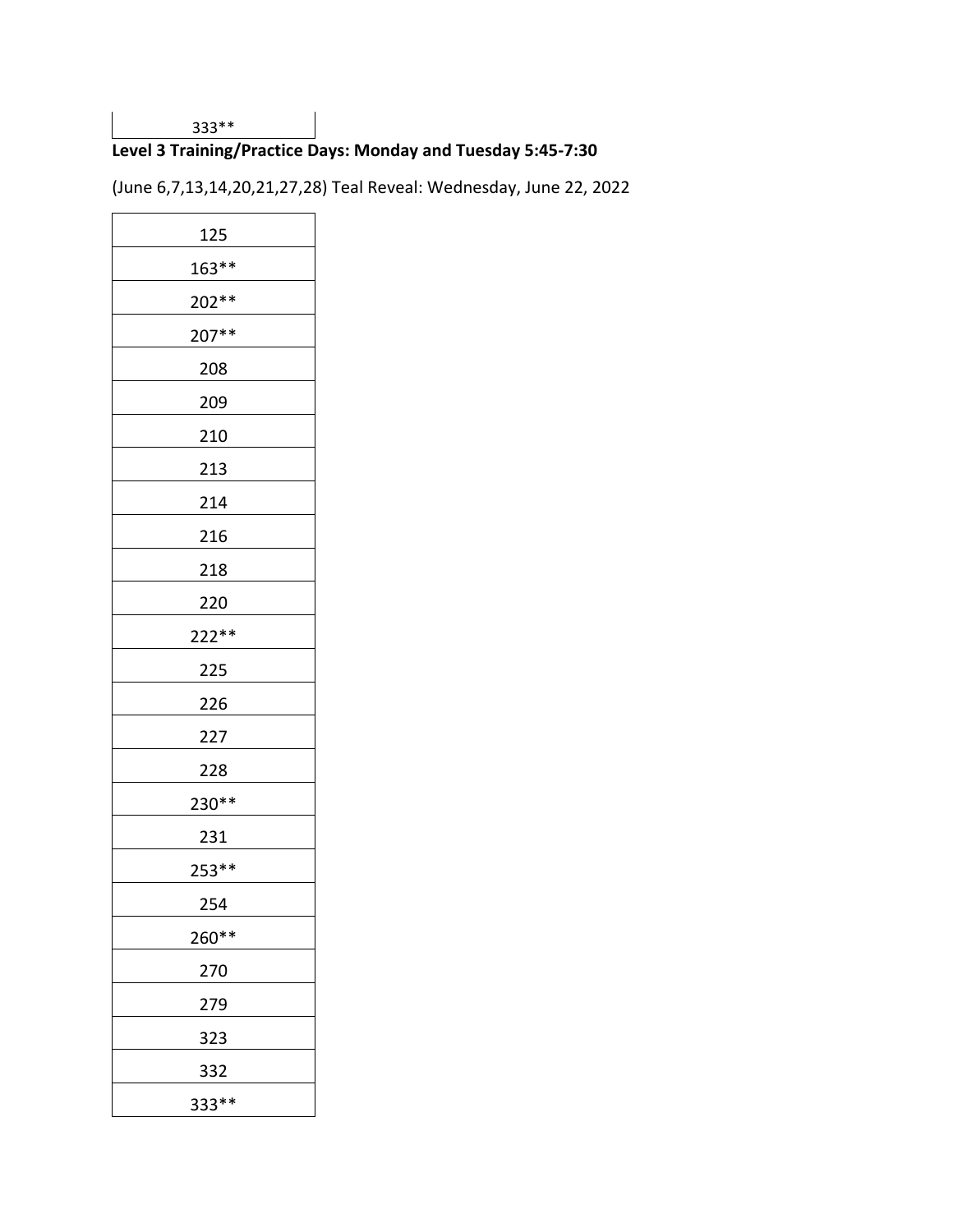# **Level 4 Training/Practice Days: Monday 7:15-9:00 and Thursday 5:45-7:30**

(June 6,9,13,16,20,23,27,30) Teal Reveal: Wednesday, June 22, 2022

| 107    |
|--------|
| 114    |
| 208**  |
| 211    |
| 212    |
| 215    |
| 217    |
| 219    |
| 221    |
| 229    |
| 230**  |
| 232    |
| 233**  |
| 234 ** |
| 235    |
| 238    |
| 239**  |
| 240**  |
| 241    |
| 260    |
| 268**  |
| 298 ** |
| 313    |
| 323    |
| 334    |
| 335**  |